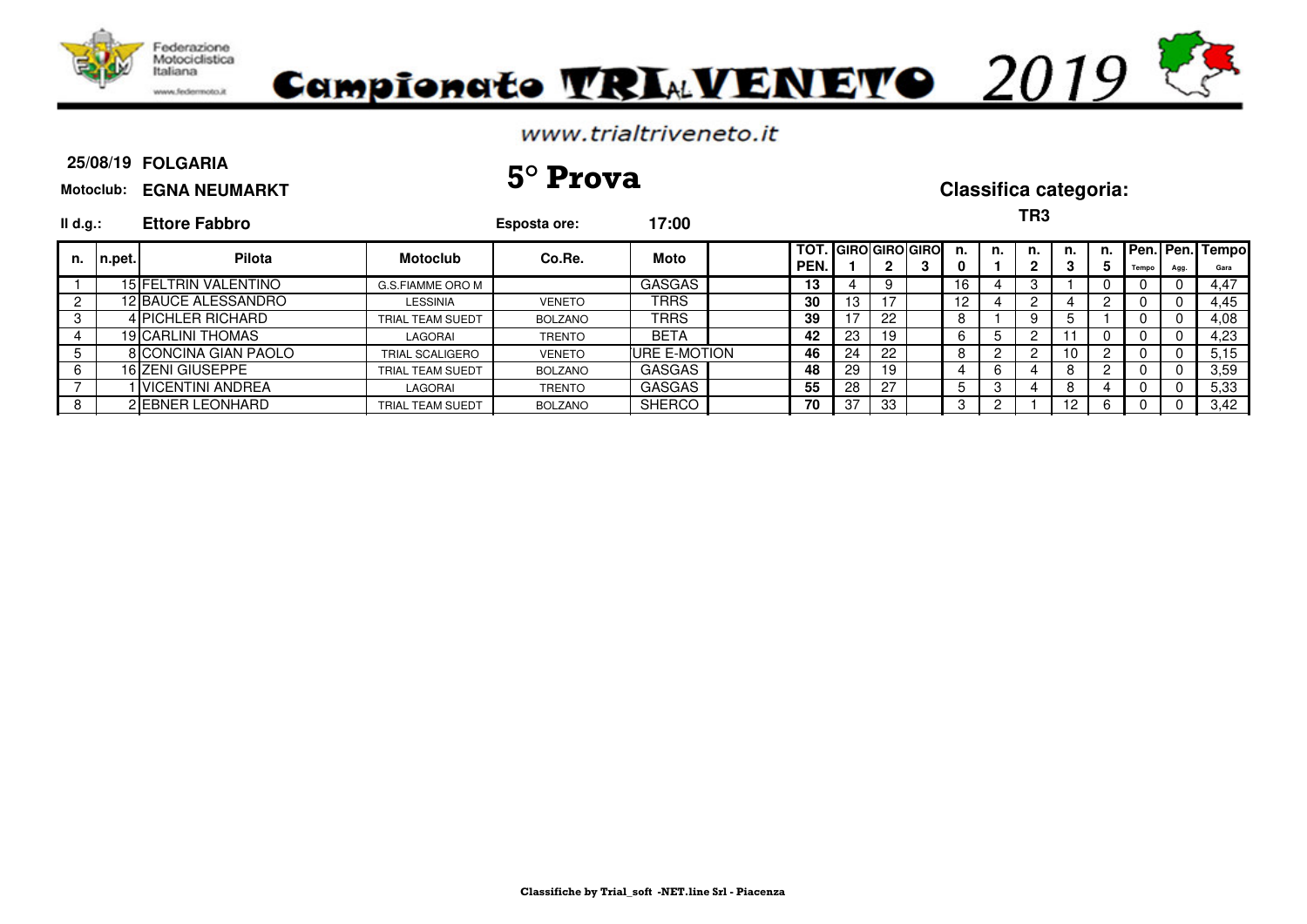

# Campionato VRIAVENEVO 2019

### www.trialtriveneto.it

#### **25/08/19 FOLGARIA**

#### **Motoclub: EGNA NEUMARKT**

## **TR3 OPEN**

| II d.g.: | <b>Ettore Fabbro</b> |                                                                                                                                                                                                                                                                                                                                                           | Esposta ore:   | 17:00          |          |                                        |    |    |   |                       |                       | I NJ UFEN |                   |          |          |          |                                   |
|----------|----------------------|-----------------------------------------------------------------------------------------------------------------------------------------------------------------------------------------------------------------------------------------------------------------------------------------------------------------------------------------------------------|----------------|----------------|----------|----------------------------------------|----|----|---|-----------------------|-----------------------|-----------|-------------------|----------|----------|----------|-----------------------------------|
| n.pet.   | <b>Pilota</b>        | <b>Motoclub</b>                                                                                                                                                                                                                                                                                                                                           | Co.Re.         | Moto           |          | TOT.<br>PEN.                           |    |    | 3 | n.<br>0               | n.                    | n.        | n.                | n.       |          | Agg.     | Gara                              |
|          |                      | MC DEL GARDA EZI                                                                                                                                                                                                                                                                                                                                          | <b>TRENTO</b>  | <b>MONTESA</b> |          | 15                                     | 10 |    |   | 15                    | 6                     | 2         |                   |          |          |          | 5,35                              |
|          |                      | TRIAL SCALIGERO                                                                                                                                                                                                                                                                                                                                           | <b>VENETO</b>  |                |          | 22                                     | 10 | 12 |   | 13                    | 4                     | 3         |                   | 0        |          |          | 4,20                              |
|          |                      | TRIAL TEAM SUEDT                                                                                                                                                                                                                                                                                                                                          | <b>BOLZANO</b> | <b>GASGAS</b>  |          | 28                                     | 14 | 14 |   | 8                     | 9                     |           | b.                |          |          |          | 5,12                              |
|          |                      | TRIAL TEAM SUEDT                                                                                                                                                                                                                                                                                                                                          | <b>BOLZANO</b> | <b>TRRS</b>    |          | 29                                     | 18 |    |   |                       | 9                     |           |                   | 0        |          |          | 5,14                              |
|          |                      | <b>VALLE DEI LAGHI</b>                                                                                                                                                                                                                                                                                                                                    | <b>TRENTO</b>  | <b>GASGAS</b>  |          | 35                                     | 18 |    |   |                       | 6                     | 6         |                   |          | $\Omega$ |          | 5,05                              |
|          |                      | TRIAL SCALIGERO                                                                                                                                                                                                                                                                                                                                           | <b>VENETO</b>  |                |          | 40                                     | 20 | 20 |   | 5                     | 6                     | 5         | 8                 | $\Omega$ |          |          | 4.37                              |
|          |                      | <b>EFFETTOTRIAL</b>                                                                                                                                                                                                                                                                                                                                       | <b>VENETO</b>  | <b>BETA</b>    |          | 46                                     | 25 | 21 |   |                       |                       | 3         |                   | 3        | 0        | $\Omega$ | 4,48                              |
|          |                      | <b>VALLE DEI LAGHI</b>                                                                                                                                                                                                                                                                                                                                    | <b>TRENTO</b>  | <b>GASGAS</b>  |          | 47                                     | 24 | 23 |   | 3                     | 6                     | 4         | 11                | 0        |          |          | 5,36                              |
|          |                      | <b>TRIAL SCALIGERO</b>                                                                                                                                                                                                                                                                                                                                    | <b>VENETO</b>  | <b>GASGAS</b>  |          | 49                                     | 32 |    |   | 6                     | 2                     | 5         | 9                 | 2        |          |          | 5,15                              |
|          |                      | MC DEL GARDA EZI                                                                                                                                                                                                                                                                                                                                          | <b>TRENTO</b>  | <b>GASGAS</b>  |          | 52                                     | 29 | 23 |   | 5.                    |                       | 3         |                   |          |          |          | 4,35                              |
|          |                      | TRIAL TEAM SUEDT                                                                                                                                                                                                                                                                                                                                          | <b>BOLZANO</b> | <b>GASGAS</b>  |          | 53                                     | 26 | 27 |   | 3                     |                       | 8         | $12 \overline{ }$ | 0        |          |          | 5,21                              |
|          |                      | <b>VALLE DEI LAGHI</b>                                                                                                                                                                                                                                                                                                                                    | <b>TRENTO</b>  | <b>SCORPA</b>  |          | 55                                     | 28 | 27 |   | 2                     | 2                     |           | 13                | 0        |          |          | 5,39                              |
|          |                      | TRIAL TEAM SUEDT                                                                                                                                                                                                                                                                                                                                          | <b>BOLZANO</b> | <b>GASGAS</b>  |          | 57                                     | 30 | 27 |   | $\mathbf{2}^{\prime}$ | 3                     | 5         | 13                |          | 0        |          | 5,22                              |
|          |                      | <b>TRIAL SCALIGERO</b>                                                                                                                                                                                                                                                                                                                                    | <b>VENETO</b>  | <b>VERTIGO</b> | Rititato | 0                                      |    |    |   | 0                     | 0                     |           | 0                 | 0        | 0        |          | 0.00                              |
|          |                      | 217 FELTRINELLI VALTER<br>197 RIGHETTO DIEGO<br><b>186 TAFERNER SIMON</b><br><b>185 BERGER GUENTHER</b><br>204 BOSETTI MARCO<br>181 VERDARI EDOARDO<br><b>192 TAMBURLIN PIERO</b><br>205 BATTISTI DANIELE<br>188 SQUARANTI CARLO<br>220 TRAVAGLIA ALESSIO<br>212 NIEDERSTÄTTER MANUEL<br>206 CORDELLI ALESSANDRO<br>201 SCHENK ELIAS<br>183 BONETTI PAOLO |                |                |          | <b>MONTESA</b><br><b>IURE E-MOTION</b> |    |    |   |                       | <b>GIRO GIRO GIRO</b> |           |                   |          |          |          | <b>TPen. Pen. Tempol</b><br>Tempo |

**25/08/19 5° Prova Classifica categoria:**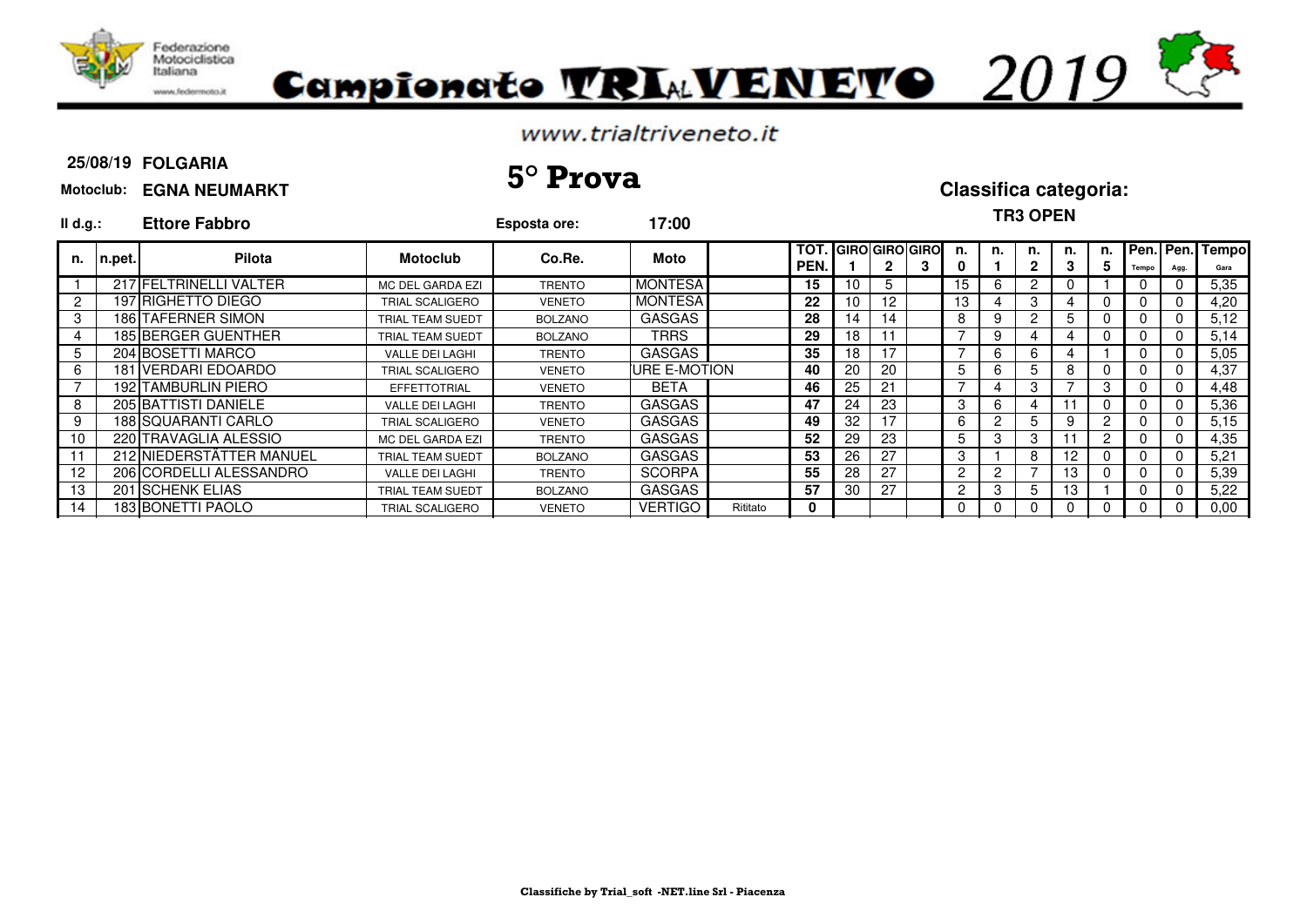



#### **25/08/19 FOLGARIA**

# **Motoclub: EGNA NEUMARKT 25/08/19 5° Prova Classifica categoria:**

| MOtOCIUD: EGNA NEUMARK |  |
|------------------------|--|
|                        |  |

| II d.g.: |        | <b>Ettore Fabbro</b>       |                         | Esposta ore:   | 17:00         |              |                 |                   |                         |         |    | TR4 |         |          |       |     |                         |
|----------|--------|----------------------------|-------------------------|----------------|---------------|--------------|-----------------|-------------------|-------------------------|---------|----|-----|---------|----------|-------|-----|-------------------------|
| n.       | n.pet. | Pilota                     | <b>Motoclub</b>         | Co.Re.         | Moto          | TOT.<br>PEN. |                 | 2                 | . IGIROIGIROIGIROI<br>з | n.<br>0 | n. | n.  | n.<br>3 | n.<br>5. | Tempo | Agg | Pen. Pen. Tempo<br>Gara |
|          |        | 258 DE NARDI LUCA          | ARDITI DEL PIAVE        | <b>VENETO</b>  | <b>GASGAS</b> | 12           | 9               | З                 |                         | 16      |    |     |         |          |       |     | 4,20                    |
|          |        | 81 BEVILACQUA LEONARDO     | IL GRIFO                | <b>VENETO</b>  | <b>BETA</b>   | 18           | 9               | 9                 |                         | 13      | ۰. |     |         |          | U     |     | 4,50                    |
| 3        |        | 93 ANTOLINI ALBERTO        | <b>LESSINIA</b>         | <b>VENETO</b>  | <b>BETA</b>   | 28           | 16              | $12 \overline{ }$ |                         |         |    |     | З       |          |       |     | 5,07                    |
| 4        |        | 263 VILLANI RICCARDO       | <b>TRIAL VALCHIAMPO</b> | <b>VENETO</b>  | <b>BETA</b>   | 33           | 12 <sup>2</sup> | 21                |                         | 8       | 8  | Э   | 3       |          | U     |     | 4.46                    |
| 5        |        | 86 ABERHAM FLORIAN         | TRIAL TEAM SUEDT        | BOLZANO        | <b>SHERCO</b> | 34           | 21              | 13                |                         | 9       |    | . 5 |         |          | 0     |     | 5,19                    |
| 6        |        | 85 CIRESA KÖHL PATRICK     | TRIAL TEAM SUEDT        | BOLZANO        | SHERCO        | 35           | 19              | 16                |                         | 5       | 8  |     |         |          | U     |     | 5,19                    |
|          |        | 42 BRIGHENTI NICOLA ANDREA | <b>LESSINIA</b>         | <b>VENETO</b>  | <b>BETA</b>   | 37           | 25              | 12                |                         | 8       | 4  |     | h       |          | 0     |     | 4.46                    |
| 8        |        | 264 FANTI RICCARDO         | <b>CLES VAL NOCE</b>    | <b>TRENTO</b>  | <b>GASGAS</b> | 39           | 20              | 19                |                         | 8       | 4  | 3   |         |          | 0     |     | 5,24                    |
| 9        |        | 223 HERBST ALEX            | <b>TRIAL TEAM SUEDT</b> | BOLZANO        | <b>GASGAS</b> | 40           | 21              | 19                |                         |         |    |     |         |          | O     |     | 3,55                    |
| 10       |        | 225 STUPPNER SIMON         | TRIAL TEAM SUEDT        | <b>BOLZANO</b> | TRRS          | 47           | 28              | 19                |                         | 5       | 8  |     |         |          | U     |     | 4.07                    |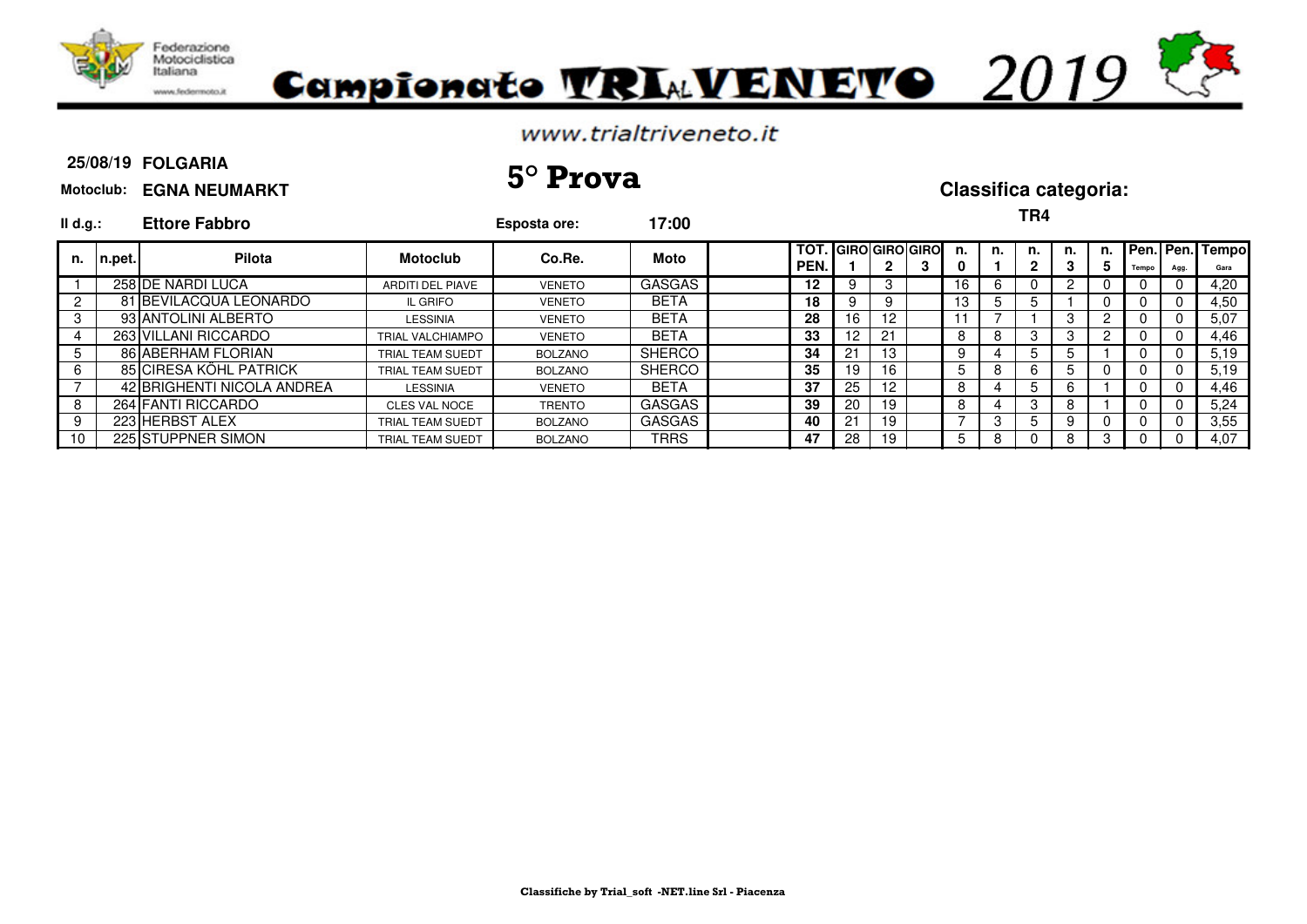

# Campionato TRIAVENETO 2019

### www.trialtriveneto.it

### **25/08/19 FOLGARIA**

# **25/08/19 5° Prova Classifica categoria:**

| II d.g.:        |           | <b>Ettore Fabbro</b>            |                         | Esposta ore:   | 17:00          |          |                    |                 |    |                            |         |    | <b>TR4 OV40</b>    |         |                |       |          |                         |
|-----------------|-----------|---------------------------------|-------------------------|----------------|----------------|----------|--------------------|-----------------|----|----------------------------|---------|----|--------------------|---------|----------------|-------|----------|-------------------------|
|                 | n. n.pet. | <b>Pilota</b>                   | <b>Motoclub</b>         | Co.Re.         | Moto           |          | <b>TOT</b><br>PEN. |                 | 2  | <b>GIRO GIRO GIRO</b><br>3 | n.<br>0 | n. | n.<br>$\mathbf{2}$ | n.<br>3 | n.<br>5.       | Tempo | Agg.     | Pen. Pen. Tempo<br>Gara |
|                 |           | 31 VERNIANI SILVERIO            | <b>SPARKS REGGELLO</b>  | <b>OSPITE</b>  | <b>TRRS</b>    |          | 10                 | 9               |    |                            | 17      | 5  |                    |         | 0              | 0     | $\Omega$ | 4,05                    |
| $\overline{2}$  |           | 262 FERRARI ALBERTO MARCO DINOI | VALPOLICELLA            | <b>VENETO</b>  | <b>GASGAS</b>  |          | 15                 |                 | 8  |                            | 14      |    |                    | 2       | 0              | 0     | n        | 5,28                    |
| 3               |           | 65 GELAI GIAMPIETRO             | <b>TRIAL VALCHIAMPO</b> | <b>VENETO</b>  | <b>BETA</b>    |          | 18                 | 12 <sup>2</sup> | 6  |                            | 13      |    |                    | 3       | 0              | 0     | $\Omega$ | 4,30                    |
| $\overline{4}$  |           | 229 CANDUSSI DANIELE            | CARNICO                 | <b>FRIULI</b>  | GASGAS         |          | 19                 | 12              |    |                            | 12      | 8  |                    | 3       | 0              | 0     | n        | 5,24                    |
| 5               |           | 91 FERRARI ALESSANDRO           | VALPOLICELLA            | <b>VENETO</b>  | TRRS           |          | 28                 | 13              | 15 |                            | 9       | 5  |                    | 3       | 0              | 0     | $\Omega$ | 5,27                    |
| 6               |           | 76 CONOTTER MIRKO               | <b>VALLE DEI LAGHI</b>  | <b>TRENTO</b>  | <b>MONTESA</b> |          | 30                 |                 | 19 |                            | 9       | 8  |                    | 5       |                | 0     | $\Omega$ | 5,29                    |
|                 |           | 56 NADALINI ALBERTO             | <b>EGNA NEUMARKT</b>    | <b>BOLZANO</b> | BETA           |          | 36                 | 17              | 19 |                            | 11      | 2  |                    | 9       |                | 0     | $\Omega$ | 5,05                    |
| 8               |           | 265 ZORDAN MARCO                | LAGORAI                 | <b>TRENTO</b>  | <b>MONTESA</b> |          | 36                 | 20              | 16 |                            | 5.      | 9  | 5                  |         |                | 0     | $\Omega$ | 4,33                    |
| 9               |           | 55 DOSSI SIMONE                 | VALPOLICELLA            | <b>VENETO</b>  | <b>TRRS</b>    |          | 37                 | 21              | 16 |                            | 6       |    | 5                  | 5       |                | 0     | n        | 5,19                    |
| 10 <sup>°</sup> |           | 71 DE TONI GUIDO                | <b>TRIAL VALCHIAMPO</b> | <b>VENETO</b>  | <b>GASGAS</b>  |          | 40                 | 27              | 13 |                            | 6       |    | 2                  | 8       |                | 0     | $\Omega$ | 5,21                    |
| 11              |           | 80 RONCONI FRANCO               | VALPOLICELLA            | <b>VENETO</b>  | <b>FANTIC</b>  |          | 44                 | 23              | 21 |                            | 6       | 4  |                    | 9       |                | 0     | $\Omega$ | 5,07                    |
| 12              |           | 92 TRINCA ADRIANO               | <b>VALDOBBIADENE</b>    | <b>VENETO</b>  | <b>MONTESA</b> |          | 48                 | 23              | 25 |                            | 5.      | 4  | 3                  |         |                | 0     | $\Omega$ | 5,53                    |
| 13              |           | 230 DALLA TORRE MIRKO           | <b>TRIAL TEAM SUEDT</b> | <b>BOLZANO</b> | <b>GASGAS</b>  |          | 50                 | 24              | 26 |                            | 3       |    |                    | 12      |                | 0     |          | 5,53                    |
| 14              |           | 256 METTI NICOLA                | <b>ARDITI DEL PIAVE</b> | <b>VENETO</b>  | <b>MONTESA</b> |          | 52                 | 22              | 30 |                            | 6.      | 2  | $\overline{2}$     | 12      | 2              | 0     | $\Omega$ | 4,19                    |
| 15              |           | 228 ZANELLA ALESSIO             | <b>CLES VAL NOCE</b>    | <b>TRENTO</b>  | <b>TRRS</b>    |          | 52                 | 28              | 24 |                            | 3       |    | 3                  | 8       | 3              | 0     | $\Omega$ | 5,55                    |
| 16              |           | 69 FRANCESCONI VITTORIO         | <b>ARDITI DEL PIAVE</b> | <b>VENETO</b>  | <b>BETA</b>    |          | 58                 | 32              | 26 |                            | 3       | 3  | 3                  | 13      | $\overline{2}$ | 0     | $\Omega$ | 4,26                    |
| 17              |           | 63 MENEGOLLI CESARE             | <b>TRIAL SCALIGERO</b>  | <b>VENETO</b>  | <b>GASGAS</b>  |          | 59                 | 29              | 30 |                            | 3       | 3  | $\overline{2}$     | 14      | 2              | 0     | $\Omega$ | 5,08                    |
| 18              |           | 261 SCHWEIGKOFLER ERICH         | <b>TRIAL TEAM SUEDT</b> | <b>BOLZANO</b> | <b>GASGAS</b>  |          | 66                 | 32              | 34 |                            | 3       | 2  |                    | 14      |                | 0     |          | 4,26                    |
| 19              |           | 62 PASQUALI FABIO               | <b>TRIAL SCALIGERO</b>  | <b>VENETO</b>  | <b>VERTIGO</b> | Rititato | 0                  |                 |    |                            | 0       | 0  |                    | 0       | 0              | 0     |          | 0,00                    |

## **Motoclub: EGNA NEUMARKT**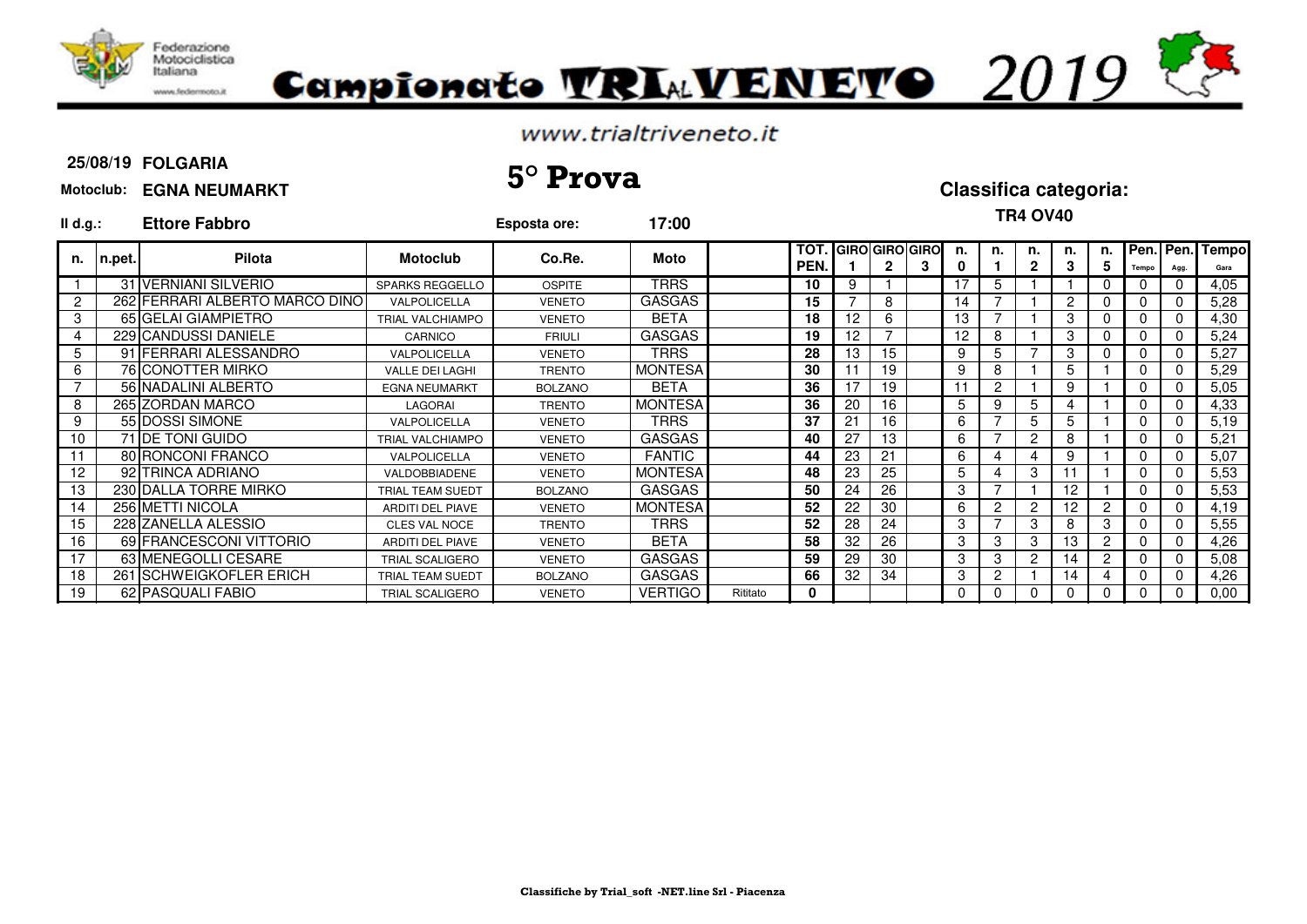

# Campionato TRIAVENETO 2019

### www.trialtriveneto.it

## **25/08/19 FOLGARIA**

# **25/08/19 5° Prova Classifica categoria:**

#### **Motoclub: EGNA NEUMARKT**

**TR5 EXP**

| II d.g.:       |        | <b>Ettore Fabbro</b>       |                         | <b>Esposta ore:</b> | 17:00          | 11 IV LAI |              |          |    |                         |    |    |          |                |    |          |                                |                |
|----------------|--------|----------------------------|-------------------------|---------------------|----------------|-----------|--------------|----------|----|-------------------------|----|----|----------|----------------|----|----------|--------------------------------|----------------|
| n.             | n.pet. | Pilota                     | <b>Motoclub</b>         | Co.Re.              | Moto           |           | TOT.<br>PEN. |          |    | <b>IGIROIGIROIGIROI</b> | n. | n. | n.       | n.             | n. | Tempo    | <b>I</b> Pen.   Pen.  <br>Agg. | Tempol<br>Gara |
|                |        | 349 BEDIN PAOLO            | <b>ARDITI DEL PIAVE</b> | <b>VENETO</b>       | <b>SHERCO</b>  |           | 10           | 5        | 5  |                         |    | 5. |          |                |    |          |                                | 4,11           |
| $\overline{2}$ |        | 350 MAMBRINI FABIO         | TRIAL SCALIGERO         | <b>VENETO</b>       | BETA           |           | 13           | 6.       |    |                         | 18 | 2  | 3        |                |    | 0        |                                | 3,47           |
| 3              |        | 357 RIGHETTO GIUSEPPE      | TRIAL SCALIGERO         | <b>VENETO</b>       | <b>BETA</b>    |           | 14           | 12       | 2  |                         | 18 | 3  |          | $\overline{2}$ |    | 0        |                                | 3,51           |
| 4              |        | 348 TORMENA GIACOMO        | <b>ARDITI DEL PIAVE</b> | <b>VENETO</b>       | <b>VERTIGO</b> |           | 14           |          | 3  |                         | 17 |    |          |                |    | $\Omega$ |                                | 4,27           |
| 5              |        | 356 ECCHER GIORGIO         | <b>EGNA NEUMARKT</b>    | <b>BOLZANO</b>      | <b>GASGAS</b>  |           | 15           | 3        | 12 |                         | 18 | 3  |          |                | 2  | 0        |                                | 4,36           |
| 6              |        | 354 FERRARI STEFANO        | VALPOLICELLA            | <b>VENETO</b>       | <b>TRRS</b>    |           | 16           | 10       | 6  |                         |    | 3  |          | 2              |    | 0        |                                | 5,26           |
|                |        | 358 BORTOLI GILBERTO       | MC DEL GARDA EZI        | <b>TRENTO</b>       | <b>MONTESA</b> |           | 17           | 9        | 8  |                         | 17 | 2  | 2        | 2              |    | 0        |                                | 4,34           |
| 8              |        | 353 SALVETTI ALESSANDRO    | VALPOLICELLA            | <b>VENETO</b>       | <b>GASGAS</b>  |           | 17           |          | 10 |                         | 14 | 6  | 3        |                |    | 0        |                                | 5,23           |
| 9              |        | 362 VALE GABRIELE          | CARNICO                 | <b>FRIULI</b>       | <b>GASGAS</b>  |           | 19           | 18       |    |                         | 15 | 5  | $\Omega$ | 3              |    | 0        |                                | 4,54           |
| 10             |        | 351 ZANETTI ANGELO         | ARDITI DEL PIAVE        | <b>VENETO</b>       | <b>BETA</b>    |           | 21           | 10       |    |                         | 12 |    | 3        |                |    |          |                                | 3,50           |
|                |        | 363 TRENTINI UMBERTO       | MC DEL GARDA EZI        | <b>TRENTO</b>       | <b>MONTESA</b> |           | 22           |          | 14 |                         | 17 | 2  |          |                |    |          |                                | 4,02           |
| 12             |        | 347 RAVAZZOLO UMBERTO      | <b>ARDITI DEL PIAVE</b> | <b>VENETO</b>       | <b>GASGAS</b>  |           | 24           | 10       | 14 |                         | 14 |    | 2        | 2              | 2  | 0        |                                | 4,27           |
| 13             |        | 343 THALER FABIAN          | TRIAL TEAM SUEDT        | <b>BOLZANO</b>      | <b>GASGAS</b>  |           | 25           | 15       | 10 |                         | 12 |    | 5.       | 2              |    | $\Omega$ |                                | 4,49           |
| 14             |        | 344 THALER HERMANN         | <b>TRIAL TEAM SUEDT</b> | <b>BOLZANO</b>      | <b>SHERCO</b>  |           | 29           | <b>4</b> | 15 |                         | 12 | 3  | 3        | 5              |    | 0        |                                | 4,50           |
| 15             |        | 342 FRANZELIN FELIX        | TRIAL TEAM SUEDT        | <b>BOLZANO</b>      | <b>SHERCO</b>  |           | 30           | 7        | 13 |                         | 10 | 6  |          | 2              | 2  | 0        |                                | 5,21           |
| 16             |        | 360 DAUM JOHANNES          | TRIAL TEAM SUEDT        | <b>BOLZANO</b>      | <b>GASGAS</b>  |           | 39           | 23       | 16 |                         | 9  | 2  | 4        | 8              |    | $\Omega$ |                                | 5,18           |
| 17             |        | 339 GAFRILLER FRANZ EDUARD | TRIAL TEAM SUEDT        | <b>BOLZANO</b>      | <b>MONTESA</b> |           | 40           | 23       | 17 |                         | 8  | 6  | 2        | 5              | 3  | 0        |                                | 4,27           |
| 18             |        | 341 NADALINI EMILY         | <b>EGNA NEUMARKT</b>    | <b>BOLZANO</b>      | BETA           |           | 47           | 25       | 22 |                         | 5  |    | 2        |                | 3  | 0        |                                | 5,04           |
| 19             |        | 359 COMAI CRISTIAN         | MC DEL GARDA EZI        | <b>TRENTO</b>       | BETA           | Rititato  | 0            |          |    |                         |    |    | 0        |                |    | 0        |                                | 0,00           |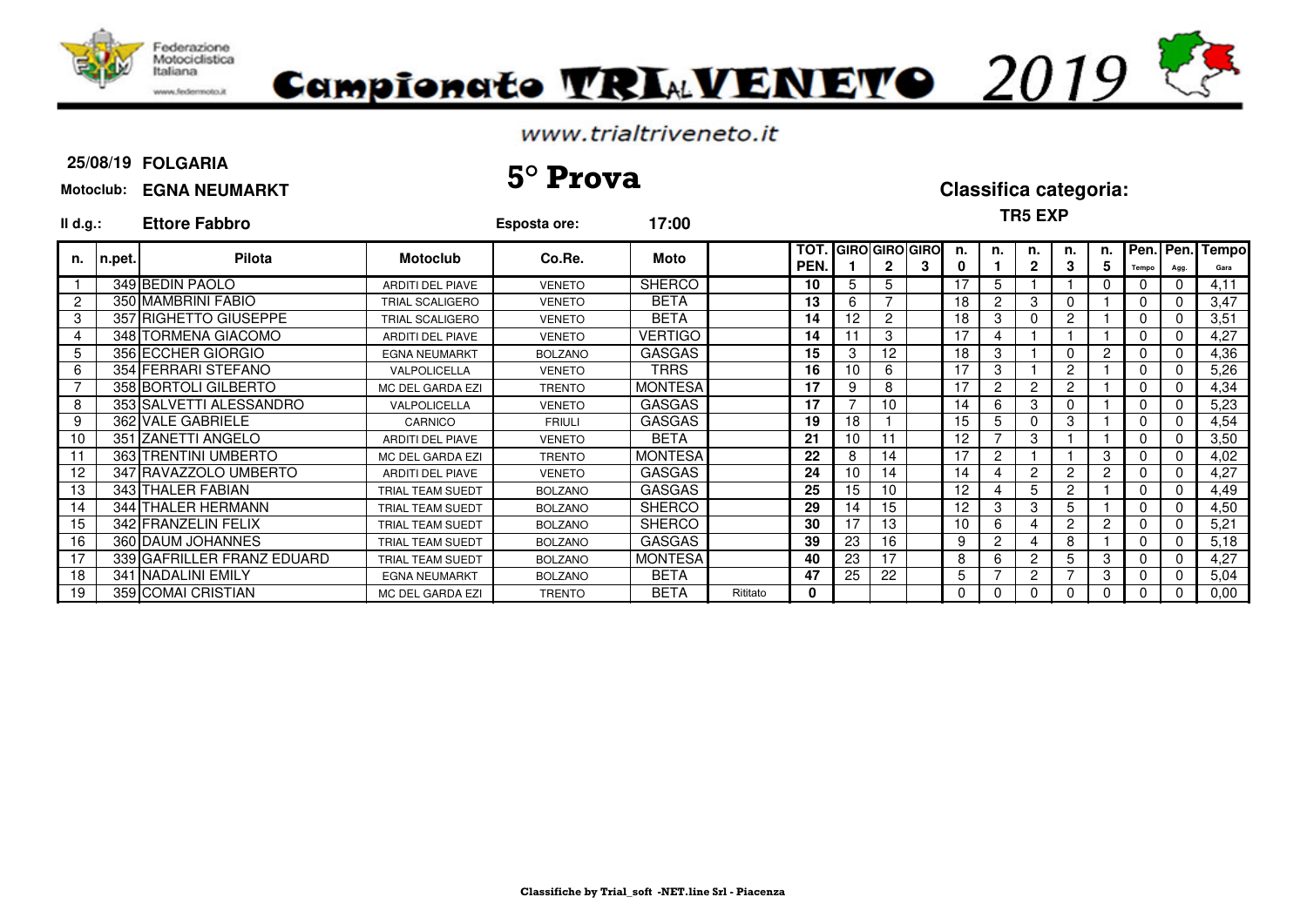

#### **25/08/19 FOLGARIA Motoclub: EGNA NEUMARKT Il d.g.: Ettore Fabbro Esposta ore: 17:00 TOT. GIRO GIRO GIRO n. n. n. n. n. Pen. Pen. Tempo PEN.** | 1 | 2 | 3 | 0 | 1 | 2 | 3 | 5 | Tempo | Agg. | Gara 1 174 ZENI FRANCESCO VALPOLICELLA VENETO BETA **14** 8 6 16 4 2 2 0 0 0 5,04 2 239 CAILE MIRCO TRIAL VALCHIAMPO VENETO GASGAS **29** 12 17 12 2 5 4 1 0 0 5,12 3 287 RONCHER ROBERTO VALLE DEI LAGHI TRENTO SHERCO **35** 17 18 9 3 4 8 0 0 0 5,06 **TR5 n. n.pet. Pilota Motoclub Co.Re. Moto 25/08/19 5° Prova Classifica categoria:**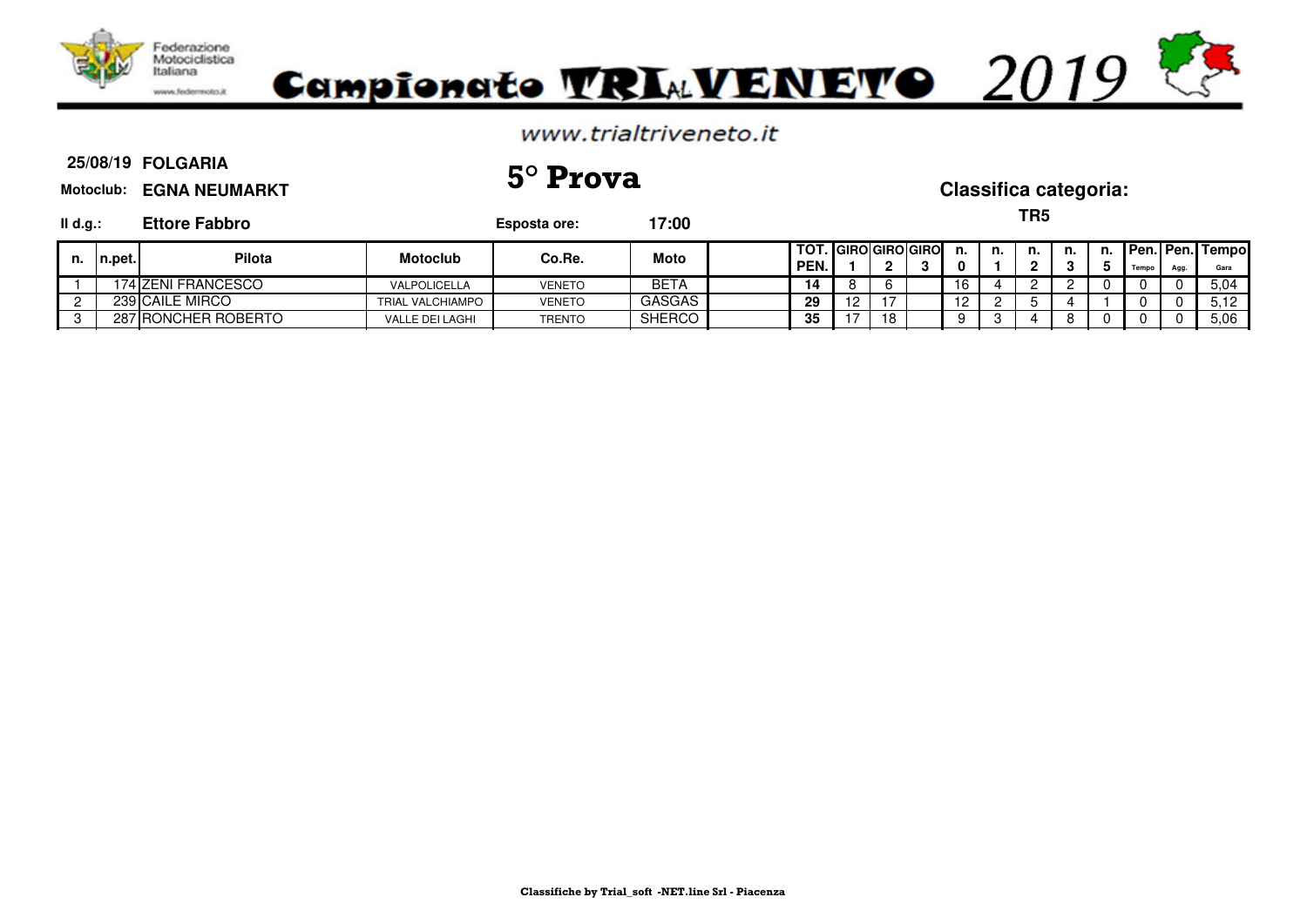

# Campionato VRIAVENEVO 2019

### www.trialtriveneto.it

#### **25/08/19 FOLGARIA**

# **25/08/19 5° Prova Classifica categoria:**

#### **Motoclub: EGNA NEUMARKT**

| II d.g.:       |        | <b>Ettore Fabbro</b>      |                        | Esposta ore:   | 17:00          |          |                    |                       |                |         |    | <b>TR5 OV40</b> |    |    |       |              |                         |
|----------------|--------|---------------------------|------------------------|----------------|----------------|----------|--------------------|-----------------------|----------------|---------|----|-----------------|----|----|-------|--------------|-------------------------|
| n.             | n.pet. | Pilota                    | <b>Motoclub</b>        | Co.Re.         | Moto           |          | <b>TOT</b><br>PEN. | <b>GIRO GIRO GIRO</b> |                | n.<br>0 | n. | n.              | 3  | n. | Tempo | Agg.         | Pen. Pen. Tempo<br>Gara |
|                |        | 175 MURARO CLAUDIO        | <b>EGNA NEUMARKT</b>   | <b>BOLZANO</b> | <b>GASGAS</b>  |          | 5                  |                       | $\overline{2}$ | 20      | 3  |                 |    |    |       | $\Omega$     | 4,24                    |
| $\overline{c}$ |        | 139 IOBERBURGER ROBERTO   | <b>VALLE DEI LAGHI</b> | <b>TRENTO</b>  | <b>BETA</b>    |          |                    | $\sim$                | 3              | 20      | 3  |                 |    |    |       | $\mathbf{0}$ | 5,10                    |
| 3              |        | 154 IPAVEZ ROBERTO        | <b>MORENA - UDINE</b>  | <b>FRIULI</b>  | <b>BETA</b>    |          |                    |                       | b.             | 19      |    | 0               |    |    |       | $\mathbf{0}$ | 5,25                    |
| 4              |        | 132 GIRELLI TIZIANO       | <b>TRIAL SCALIGERO</b> | <b>VENETO</b>  | <b>VERTIGO</b> |          | 14                 | 10                    |                |         |    |                 | 3  |    |       | $\mathbf{0}$ | 4,44                    |
| 5              |        | 231 POZZA LUCA            | <b>EGNA NEUMARKT</b>   |                | <b>GASGAS</b>  |          | 15                 |                       |                | 16      |    | 3               |    |    |       | $\mathbf 0$  | 4,36                    |
| 6              |        | 112 DALLA VECCHIA GIORGIO | <b>EGNA NEUMARKT</b>   | <b>BOLZANO</b> | TRRS           |          | 15                 |                       | 10             | 13      |    | 4               | O  |    |       | $\mathbf{0}$ | 4,22                    |
|                |        | 238 MODENA GIULIANO       | <b>VALLE DEI LAGHI</b> | TRENTO         | <b>GASGAS</b>  |          | 17                 |                       | 10             | 15      | 3  | 4               | 2  |    |       | $\mathbf{0}$ | 5,42                    |
| 8              |        | 128 GIACOBAZZI ALBERTO    | RACING IMOLESE #96     | EM.ROM.        | <b>HONDA</b>   |          | 22                 | 14                    | 8              | 16      | 3  | 2               |    | 3  |       | $\Omega$     | 4,31                    |
| 9              |        | 104 GEISER FRANZ          | TRIAL TEAM SUEDT       | <b>BOLZANO</b> | <b>SHERCO</b>  |          | 25                 |                       | 14             | 8       | 9  | 5               | 2  |    |       | $\mathbf 0$  | 4,48                    |
| 10             |        | 123 GUERMANDI EURO        | RACING IMOLESE #96     |                | <b>FANTIC</b>  |          | 35                 | 19                    | 16             | 10      | 3  | 5               |    | 2  |       | $\mathbf{0}$ | 4,08                    |
| 11             |        | I 18 FORADORI GIULIO      | LAGORAI                | <b>TRENTO</b>  | <b>MONTESA</b> |          | 38                 | 7                     | 21             | 6       | 8  | 2               |    |    |       | $\mathbf 0$  | 5,27                    |
| 12             |        | 170 ZULIANI LUIGI         | <b>HARD TRACKS</b>     | <b>FRIULI</b>  | SWM            |          | 60                 | 28                    | 32             | 5       |    | 5               | 10 |    |       | $\mathbf 0$  | 5,21                    |
| 13             |        | 120 GARGIUOLO ANDREA      | RACING IMOLESE #96     |                |                | Rititato | 0                  |                       |                | U       |    | 0               | U  |    |       | $\Omega$     | 0,00                    |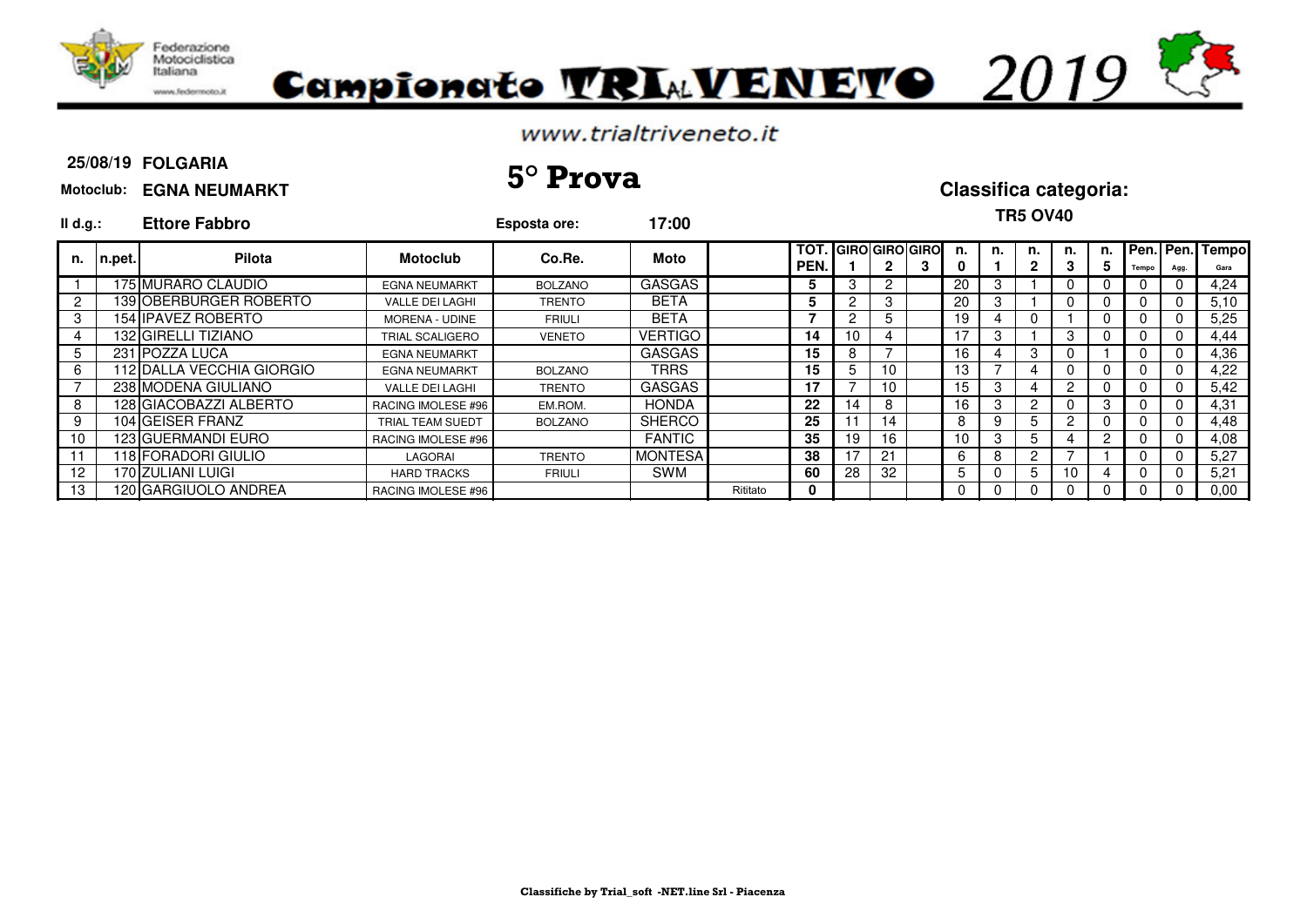

# Campionato **TRIAVENETO** 2019

### www.trialtriveneto.it

#### **25/08/19 FOLGARIA**

# **25/08/19 5° Prova Classifica categoria:**

#### **Motoclub: EGNA NEUMARKT**

## **VINTAGE**

| II d.g.: |         | <b>Ettore Fabbro</b>        |                         | Esposta ore:   | 17:00          |              |                           |    |                 |    | <b>VINIAJE</b> |    |    |              |      |                         |
|----------|---------|-----------------------------|-------------------------|----------------|----------------|--------------|---------------------------|----|-----------------|----|----------------|----|----|--------------|------|-------------------------|
| n.       | In.pet. | <b>Pilota</b>               | <b>Motoclub</b>         | Co.Re.         | Moto           | TOT.<br>PEN. | <b>I</b> GIROIGIROI GIROI |    | n.              | n. | n.             | n. | n. | Tempo        | Agg. | Pen. Pen. Tempo<br>Gara |
|          |         | 370 VALENTI ANDREA          | <b>BULLDOG STELLA A</b> | <b>OSPITE</b>  | <b>BETA</b>    |              | $5 -$                     |    | 18              | 5. |                |    |    |              |      | 5.11                    |
|          |         | 366 SEMERARO DANIELE        | RACING IMOLESE #96      |                |                | 11           | 9                         | 2  |                 | 4  |                |    |    |              |      | 4,01                    |
|          |         | 338 ZAMBARDA MATTIA         | VALLE DEI LAGHI         | TRENTO         | <b>SWM</b>     | 15           | 8                         |    | 18              | 3  |                |    |    |              |      | 5,27                    |
|          |         | 331 ALBERTI UGO             | <b>EGNA NEUMARKT</b>    | <b>BOLZANO</b> | <b>SWM</b>     | 19           | 8                         |    | 15              |    |                |    |    |              |      | 5,51                    |
| 5        |         | 365 AINI MARIO              | LA STALLA IMOLA         |                | <b>APRILIA</b> | 31           | 14                        | 17 | 10              | 8  |                |    |    |              |      | 4,28                    |
|          |         | 335 DOTTI PAOLO             | <b>EGNA NEUMARKT</b>    | <b>BOLZANO</b> | <b>GARELLI</b> | 33           | 17                        | 16 | 13              | 3  | 2              |    |    |              |      | 4,36                    |
|          |         | 345 BONETTI ALESSIO         | LAZZATE                 |                | <b>FANTIC</b>  | 36           | 20                        | 16 |                 | 4  | 3              |    |    |              |      | 5,10                    |
|          |         | 371 ALBORGHETTI ANTONIO     | <b>OLGINATE</b>         |                |                | 36           | 21                        | 15 | 10              | 5  |                |    |    |              |      | 5,09                    |
|          |         | 369 DIEMMI DAVIDE           | A.M.CROCIATI PAR        | EM.ROM.        | <b>FANTIC</b>  | 37           | 16                        | 21 | 10              | 6  |                | 3  |    | $\mathbf{U}$ | -0   | 5,32                    |
| 10       |         | 340 ESPEN PAOLO             | <b>TRIAL SCALIGERO</b>  | VENETO         | <b>MONTESA</b> | 37           | 21                        | 16 | 10 <sup>°</sup> |    | 5              |    |    |              |      | 5,04                    |
|          |         | 336 ANASTASI VAVVESSI FABIO | <b>EGNA NEUMARKT</b>    | <b>BOLZANO</b> | <b>GARELLI</b> | 41           | 24                        |    | 9               | 2  | 6              |    |    |              |      | 5,48                    |
| 12       |         | 364 BALESTRIERI PIERLUIGI   | RACING IMOLESE #96      | EM.ROM.        | <b>SWM</b>     | 42           | 25                        | 17 | 9               | 5  |                | 5  |    |              | -0   | 5,39                    |
| 13       |         | 368 DIEMMI ALBERTO          | A.M.CROCIATI PAR        | EM.ROM.        | <b>FANTIC</b>  | 44           | 26                        | 18 | 9.              | 4  |                | 6  |    |              |      | 5,31                    |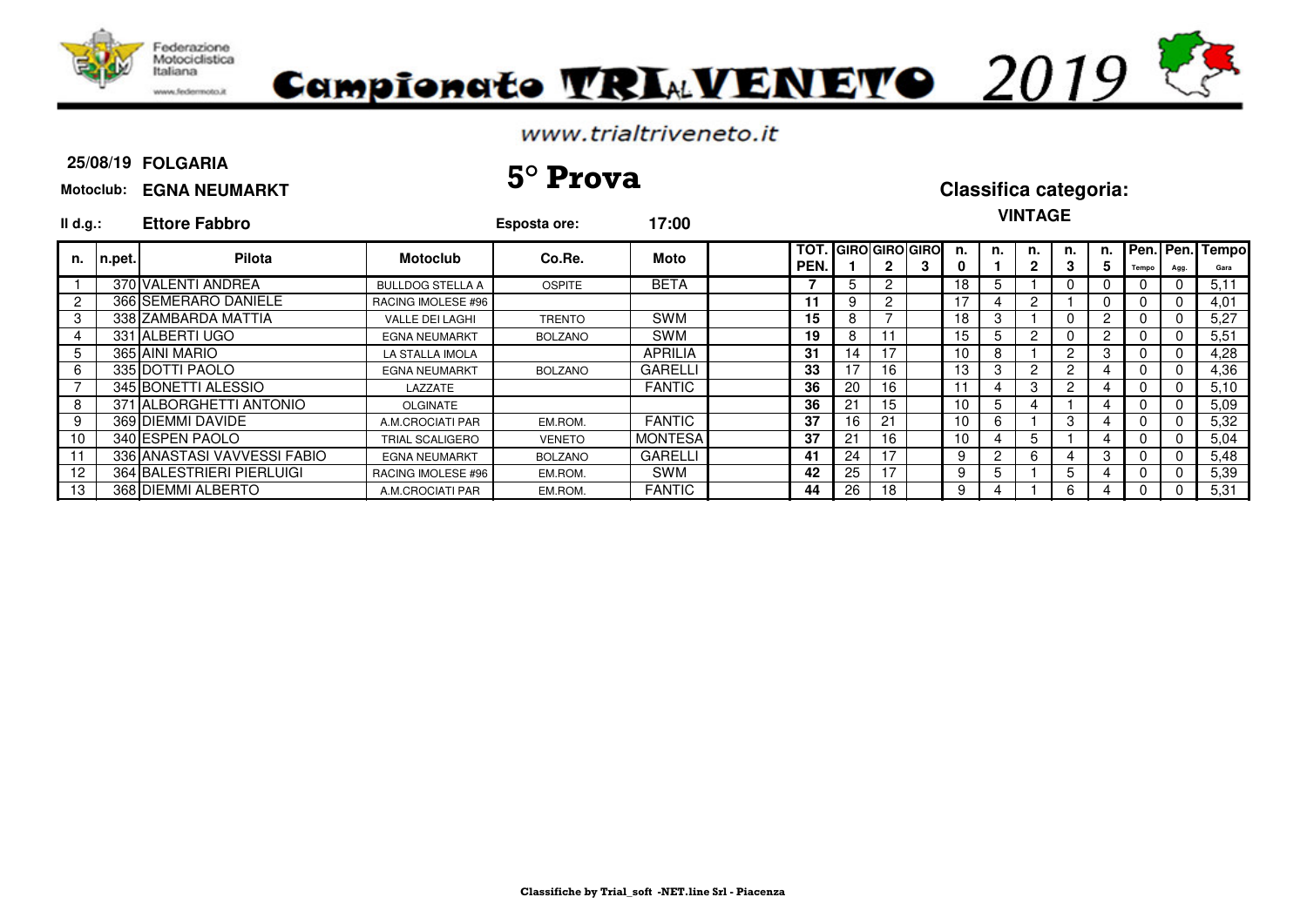

#### **25/08/19 FOLGARIA Motoclub: EGNA NEUMARKT Il d.g.: Ettore Fabbro Esposta ore: 17:00 TOT. GIRO GIRO GIRO n. n. n. n. n. Pen. Pen. Tempo PEN.** | 1 | 2 | 3 | 0 | 1 | 2 | 3 | 5 | Tempo | Agg. | Gara 1 269 AGOSTINIS GABRIELE CARNICO FRIULI VERTIGO **26** 14 12 12 5 0 7 0 0 0 4,09 2 270 THALER LUKAS TRIAL TEAM SUEDT BOLZANO GASGAS **54** 28 26 4 2 6 10 2 0 0 4,21 3 268 CAO FILIPPO EFFETTOTRIAL VENETO BETA **55** 26 29 6 1 1 14 2 0 0 4,51 4 266 GEISER FABIAN TRIAL TEAM SUEDT BOLZANO GASGAS **55** 29 26 4 2 3 14 1 0 0 4,20 **MINIT B n. n.pet. Pilota Motoclub Co.Re. Moto 25/08/19 5° Prova Classifica categoria:**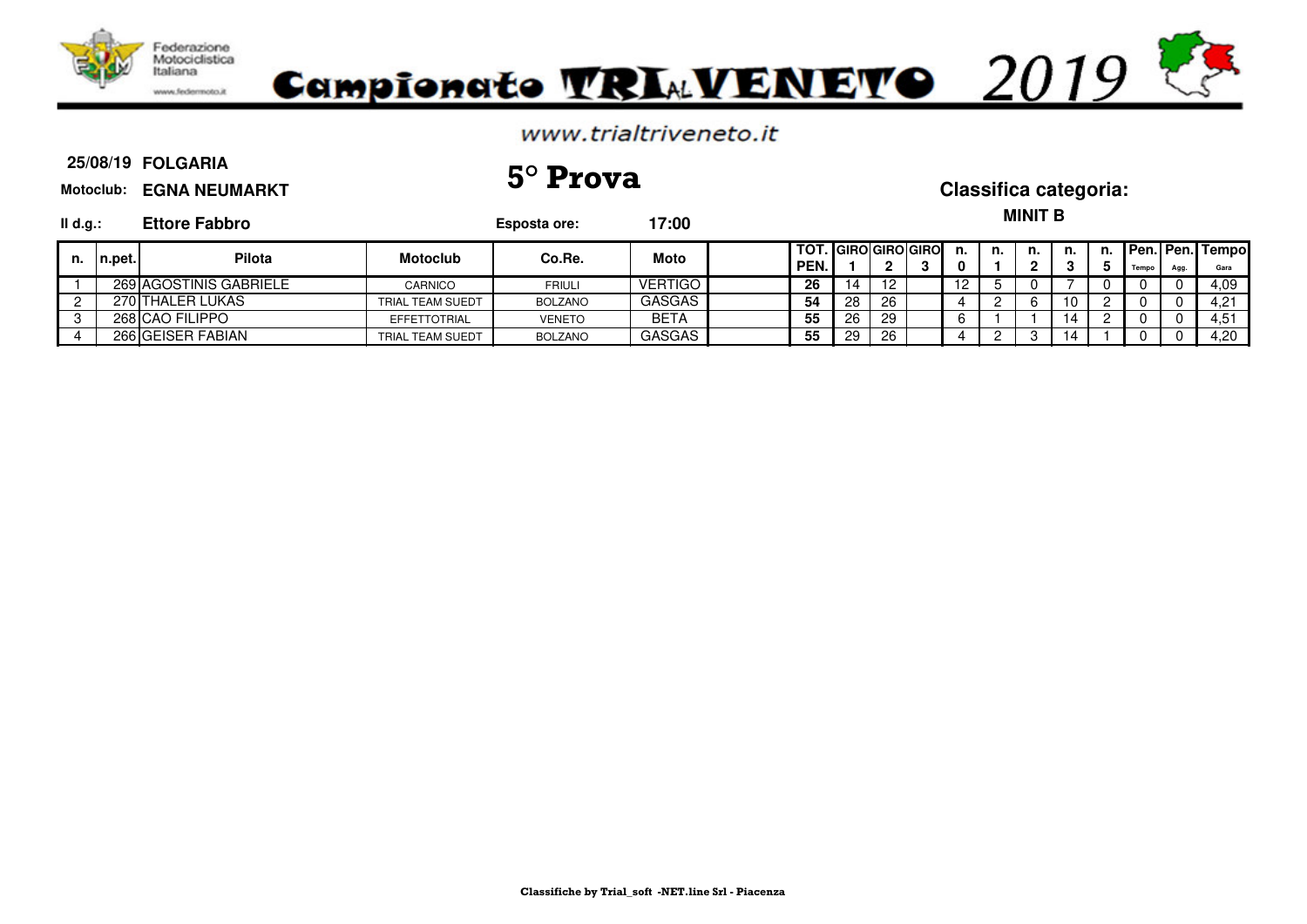



#### **25/08/19 FOLGARIA**

# **25/08/19 5° Prova Classifica categoria:**

**MINIT C** 

| Motoclub: EGNA NEUMARKT |  |
|-------------------------|--|
|-------------------------|--|

| II d.g.: |                  | <b>Ettore Fabbro</b>    |                         | Esposta ore:   | 17:00         |          |                                  |    |              |    |     |    | www.                 |         |    |       |          |                         |
|----------|------------------|-------------------------|-------------------------|----------------|---------------|----------|----------------------------------|----|--------------|----|-----|----|----------------------|---------|----|-------|----------|-------------------------|
| n.       | $\lfloor$ n.pet. | <b>Pilota</b>           | <b>Motoclub</b>         | Co.Re.         | Moto          |          | TOT.   GIRO  GIRO  GIRO <br>PEN. |    | $\mathbf{2}$ | -3 | n.  | n. | n.<br>2              | n.<br>3 | 5. | Tempo | Agg.     | Pen. Pen. Tempo<br>Gara |
|          |                  | 166 SEMBENINI PIETRO    | MC DEL GARDA EZI        | <b>TRENTO</b>  | <b>BETA</b>   |          |                                  |    |              |    | 20  |    |                      |         |    |       | 0        | 4,23                    |
|          |                  | 158 TURCO MARCO         | G.S.FIAMME ORO M        | <b>VENETO</b>  | <b>GASGAS</b> |          | 11                               |    | 6            |    | 18  |    | 3                    |         |    |       |          | 3,56                    |
|          |                  | 234 FRUSCALZO GIULIO    | ARDITI DEL PIAVE        | <b>VENETO</b>  | <b>BETA</b>   |          | $12 \,$                          | O. | 4            |    |     |    |                      |         |    |       |          | 3,21                    |
|          |                  | 297 GOMMA DIEGO         | G.S.FIAMME ORO M        |                | <b>BETA</b>   |          | 16                               | 10 | 6            |    | 15. |    |                      | 3       |    |       | 0        | 4,49                    |
|          |                  | 282 HERBST JÖRG         | TRIAL TEAM SUEDT        | <b>BOLZANO</b> | GASGAS        |          | 20                               | 8  | 12           |    | 12  |    | 8                    |         |    |       | 0        | 4.21                    |
|          |                  | 292 RAUCH ALEX          | TRIAL TEAM SUEDT        | <b>BOLZANO</b> | GASGAS        |          | 28                               | 14 | 14           |    |     |    | 3                    | 5       |    |       | 0        | 3.29                    |
|          |                  | 294 MESSNER MARIAN      | TRIAL TEAM SUEDT        | <b>BOLZANO</b> | GASGAS        |          | 29                               | 16 | 13           |    | 10  |    |                      |         |    |       |          | 4,21                    |
|          |                  | 237 LAIMER MARC         | TRIAL TEAM SUEDT        | BOLZANO        | <b>BETA</b>   |          | 34                               | 18 | 16           |    | 12  | 3  | $\mathbf{2}^{\circ}$ |         |    |       | $\Omega$ | 4,53                    |
|          |                  | 281 KERSCHBAUMER GREGOR | <b>TRIAL TEAM SUEDT</b> | <b>BOLZANO</b> | <b>SHERCO</b> |          | 36                               | 18 | 18           |    |     |    |                      |         |    |       | $\Omega$ | 4.22                    |
| 10       |                  | 290 HERBST THEO         | TRIAL TEAM SUEDT        | <b>BOLZANO</b> | <b>GASGAS</b> | Rititato | 0                                |    |              |    |     |    |                      |         |    |       |          | 0.00                    |
|          |                  |                         |                         |                |               |          |                                  |    |              |    |     |    |                      |         |    |       |          |                         |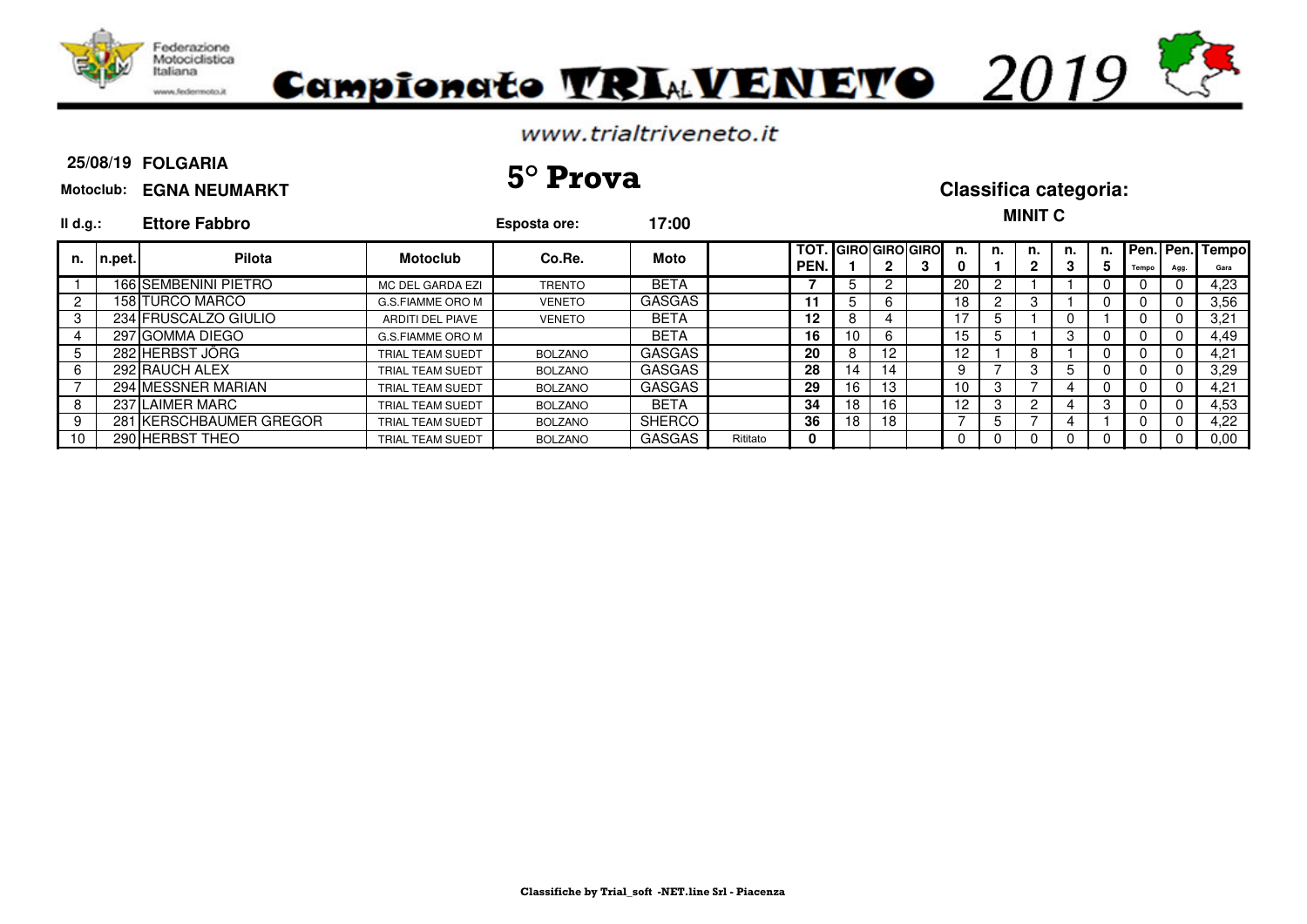

1 251 CHISTE` NICOL VALLE DEI LAGHI TRENTO BETA **32** 12 10 10 6 2 0 10 0 0 0 0,00

#### **Motoclub: EGNA NEUMARKT Il d.g.: Ettore Fabbro Esposta ore: 17:00 TOT. GIRO GIRO GIRO n. n. n. n. n. Pen. Pen. Tempo PEN.** | 1 | 2 | 3 | 0 | 1 | 2 | 3 | 5 | Tempo | Agg. | Gara **MINIT D n. n.pet. Pilota Motoclub Co.Re. Moto 25/08/19 5° Prova Classifica categoria:**

**FOLGARIA MINI**